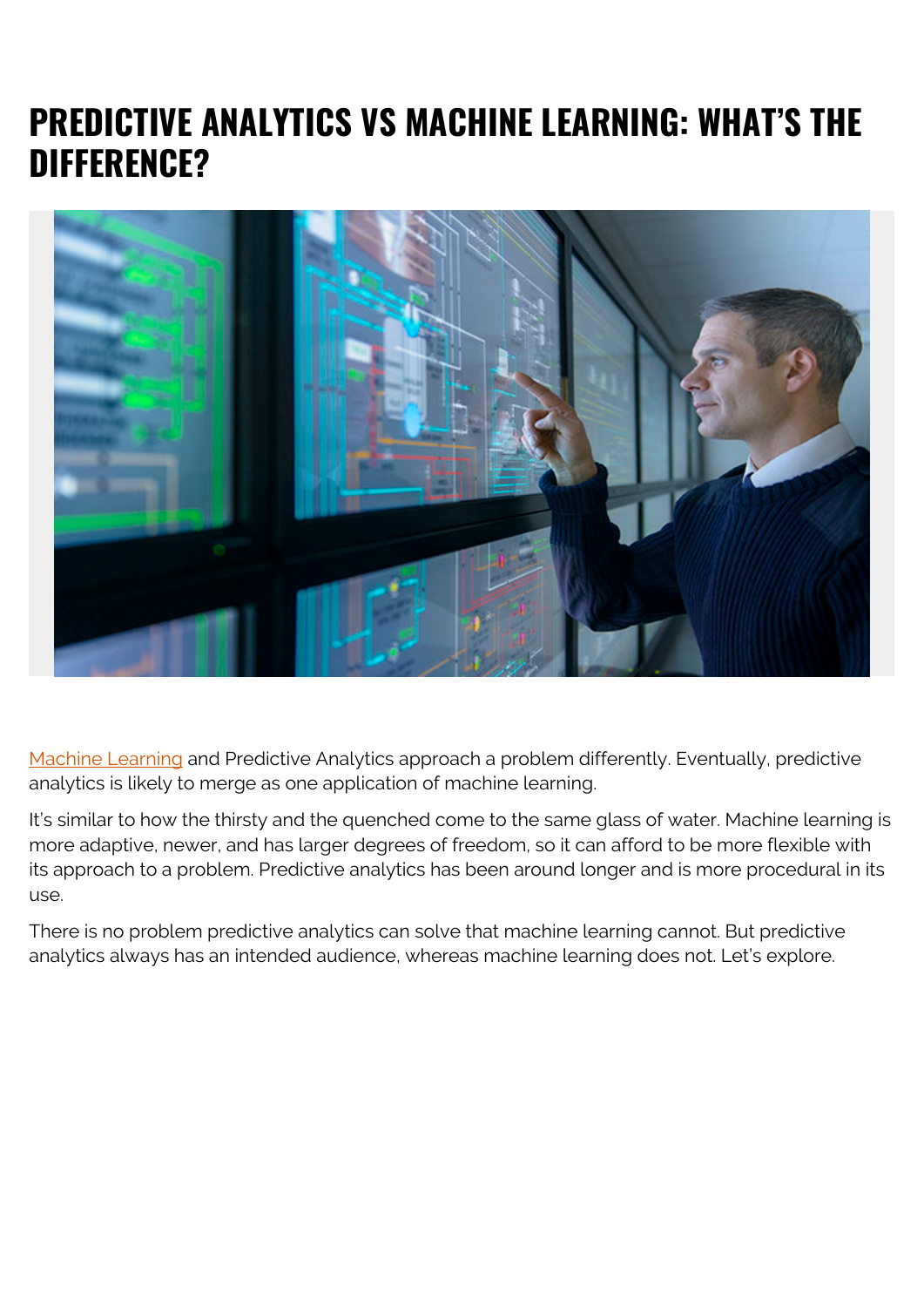

# **What is predictive analytics?**

Both machine learning and predictive analytics are used to make predictions on a set of data about the future. Predictive analytics uses predictive modelling, which can include machine learning. Predictive analytics has a very specific purpose: to use historical data to predict the likelihood of a future outcome.

At its most basic, [analytics of any sort is simply applied mathematics](https://blogs.bmc.com/blogs/big-data-vs-analytics/)—sometimes known as data science.

#### **Who uses predictive analytics?**

The audience of predictive analytics tends to be people, adding an extra level of necessary communication and [interpretability to its work](https://blogs.bmc.com/blogs/machine-learning-interpretability-vs-explainability/). People will ask, "What are Q2 sales going to be?" Predictive analytics answers the question with a degree of confidence.

To Predictive Analysts, machine learning is an extension of their practice, another tool in their toolbox, that helps them to do their job better. Using ML, predictive analysts can:

- Provide answers, with confidence, to more complex problems.
- Offer real-time answers to questions that persist through time with ever-changing data.
- Explore entirely new kinds of problems.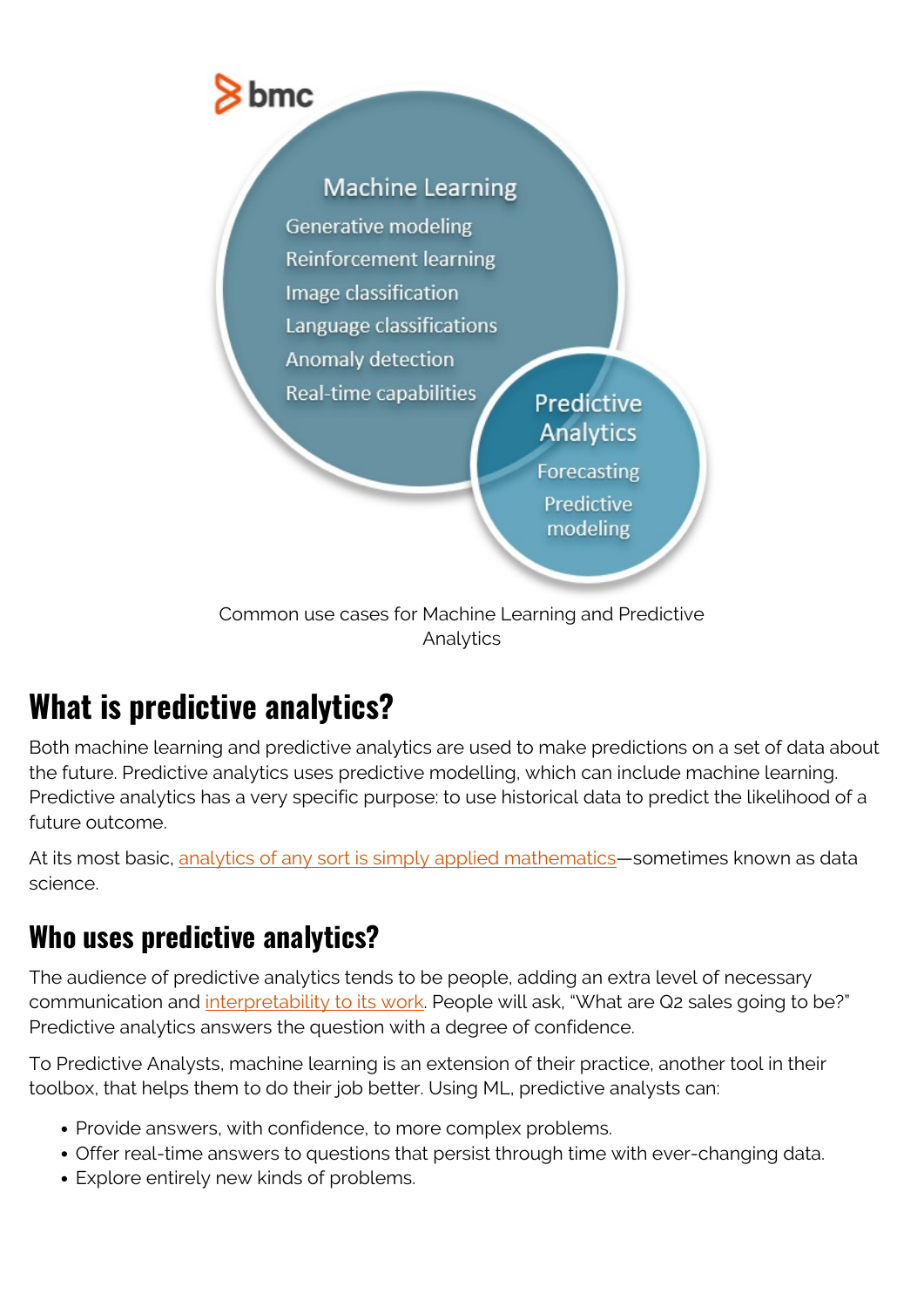#### **Use cases**

predictive analytics is usually conducted on numerical data. Predictive analytics is used to figure out:

- [When a sensor might fail](https://blogs.bmc.com/blogs/why-event-noise-reduction-and-predictive-alerting-are-critical-for-aiops/)
- When to trade a stock
- The chance of success of a marketing campaign
- Employee sentiment

Through the use of machine learning, predictive analytics can expand how it conducts its sentiment analysis to see how happy its customers and employees are.

## **Machine Learning**

Machine learning is different from predictive analytics. Machine learning has less to do with reporting than it does to do with the modelling itself.

Machine learning is the top-shelf tool to conduct statistical analysis. Because of its learning feature, it can fine tune the parameters of its models just right to fit the data. This could take a lot of work if done by hand which would use advanced heteroskedastic methods and other tools by statistics to exclude various data points to fine-tune the parameters of their models.

Machine learning has used [algorithms](https://blogs.bmc.com/blogs/machine-learning-algorithms/) and compute resources to offer an abundance of computation that doesn't have to spend a lot of time doing the fine-tooth combing through a [model's](https://blogs.bmc.com/blogs/deep-neural-network/) weights. In part, that is the good and the bad of the machine learning model. The model's [nodes](https://blogs.bmc.com/blogs/deep-neural-network/) define themselves, so a typical statistician doesn't have to sift through them. But then, it's also referred to as a black box because statisticians cannot sift through the nodes and determine what they mean.

Machine learning is a tool used by many companies, on many different kinds of applications. Companies like Microsoft, [Amazon,](https://blogs.bmc.com/blogs/amazon-sagemaker/) Google, and many others offer machine learning as a service (MLaaS), where data can be submitted to the API and a model is returned. These companies also offer resources and even instruction on how to use machine learning in your application alongside their resources.

### **Who uses machine learning?**

If you notice, nothing in machine learning speaks about an audience. Machine learning wishes to be interpretable. In fact, however, only good models are interpretable. But, unlike predictive analytics, machine learning algorithms do not have to answer a corporation's major questions. They can, but it is not a requirement of machine learning.